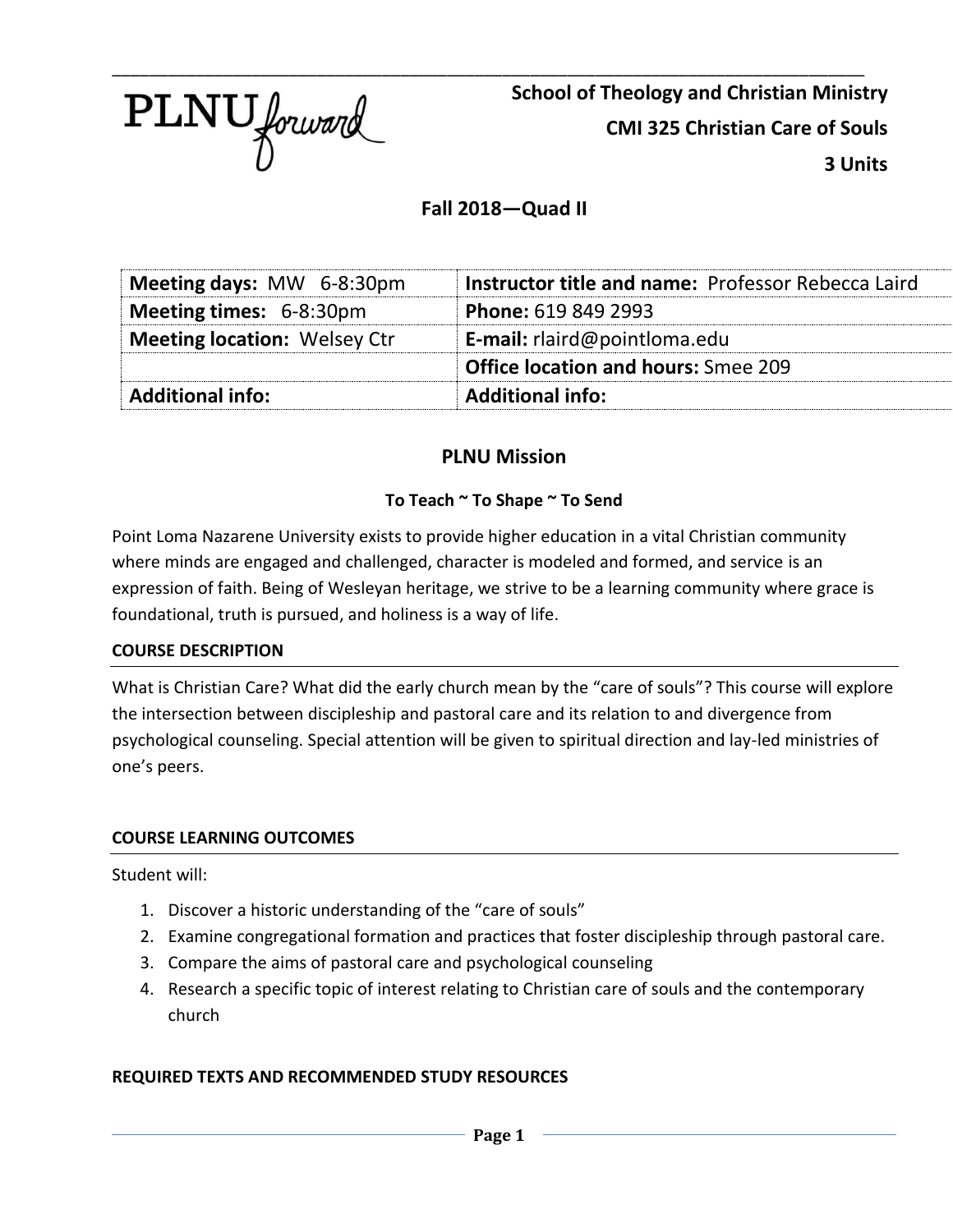Benner, David G. *Strategic Pastoral Counseling*: A Short-Term Structured Model, 2nd ed. Grand Rapids: Baker Academic, 2003. 978-0-8010-2631-8

Lampe, Karen. *The Caring Congregation*. Nashville: Abingdon, 2011. 978-1-4267-2733-7.

Nouwen, Henri, Michael Christensen and Rebecca Laird. *Spiritual Direction*, San Francisco: *Wisdom for the Long Walk of Faith*. HarperOne, 2006. 978-0-0608-7274-8.

Whipp, Margaret. *SCM Study Guide Pastoral Theology*. London: SCM Press, 2013. 9780334045519

## **ASSESSMENT AND GRADING**

| Assignments                                                                                                |      | <b>Grading Scale</b>                                         |
|------------------------------------------------------------------------------------------------------------|------|--------------------------------------------------------------|
| Whipp text written responses (2x) 50 each                                                                  | 100  | $A = 93 - 100$<br>$C = 73 - 76$                              |
| Wedding/Funeral summary response                                                                           | 50   | $A = 92 - 90$<br>$C = 70 - 72$                               |
| Personal Self-care Inventory and Rule of Life                                                              | 50   | $B+=87-89$<br>$D+=67-69$                                     |
| Mid-term online exam                                                                                       | 100  | $B = 83 - 86$<br>$D=63-66$<br>$B = 80 - 82$<br>$D = 60 - 62$ |
| Spiritual Direction Journals (2x) 50 each                                                                  | 100  | $C+=77-79$<br>$F = 0 - 59$                                   |
| *In class triad evaluations (2x) 25 each                                                                   | 50   |                                                              |
| *In class quizzes (2x) 25 each                                                                             | 50   |                                                              |
| Pastoral Counseling Verbatim                                                                               | 100  |                                                              |
| Care Concern in-class presentation                                                                         | 100  |                                                              |
| One on one consultation with Dr. Laird                                                                     | 50   |                                                              |
| Attendance (20 points deducted for each<br>absence beyond 1. After 3 absences you will be<br>de-enrolled.) | 50   |                                                              |
| Final paper                                                                                                | 200  |                                                              |
| Total points possible                                                                                      | 1000 |                                                              |
| *These may not completed after absences unless<br>a provost excused absence.                               |      |                                                              |

## **PLNU COPYRIGHT POLICY**

Point Loma Nazarene University, as a non-profit educational institution, is entitled by law to use materials protected by the US Copyright Act for classroom education. Any use of those materials outside the class may violate the law.

## **PLNU ACADEMIC HONESTY POLICY**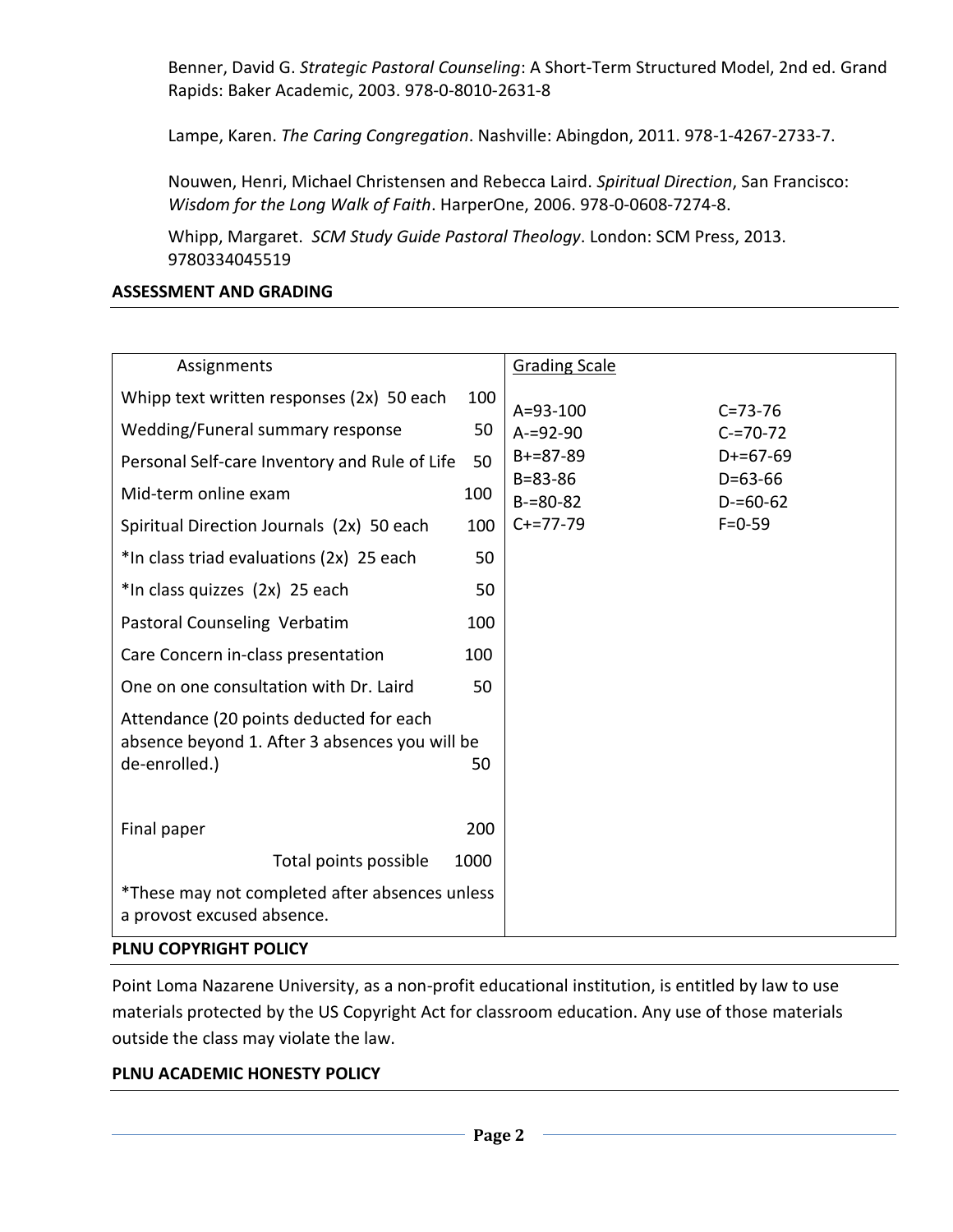Students should demonstrate academic honesty by doing original work and by giving appropriate credit to the ideas of others. Academic dishonesty is the act of presenting information, ideas, and/or concepts as one's own when in reality they are the results of another person's creativity and effort. A faculty member who believes a situation involving academic dishonesty has been detected may assign a failing grade for that assignment or examination, or, depending on the seriousness of the offense, for the course. Faculty should follow and students may appeal using the procedure in the university Catalog. See **Academic Policies** for definitions of kinds of academic dishonesty and for further policy information.

# **PLNU ACADEMIC ACCOMMODATIONS POLICY**

If you have a diagnosed disability, please contact PLNU's Disability Resource Center (DRC) within the first two weeks of class to demonstrate need and to register for accommodation by phone at 619-849- 2486 or by e-mail at [DRC@pointloma.edu.](mailto:DRC@pointloma.edu) See [Disability Resource Center](http://www.pointloma.edu/experience/offices/administrative-offices/academic-advising-office/disability-resource-center) for additional information.

# **INCLUSIVE LANGUAGE POLICY**

The School of Theology and Christian Ministry is committed to the equality of women and men. Recognizing that people have often used the English language to imply the exclusion of women, the department urges students, faculty, and staff to avoid sexist language in public discourse, in classroom discussion, and in their writings.

| Week           | Date and Topic                                | Pre-reading                                                                                                                                                                                                                                       | <b>Assignments Due</b><br>before class starts                                                                                                             |
|----------------|-----------------------------------------------|---------------------------------------------------------------------------------------------------------------------------------------------------------------------------------------------------------------------------------------------------|-----------------------------------------------------------------------------------------------------------------------------------------------------------|
| $\mathbf{1}$   | 10/17 Wednesday<br>What is Christian<br>Care? | Whipp, Chapter 1<br>"Soul Care and Spiritual Formation" Barber and<br>Baker, Journal of Spiritual Formation, vol.7, no.<br>2 Fall 2014. 270-283. Found on Canvas                                                                                  | Sign up for one-on-<br>one with Dr. Laird<br>during the semester                                                                                          |
| $\overline{2}$ | 10/22 Monday<br>The Call to Be Fully<br>Human | Whipp, Chapters 2-4<br>"Psychological Implication of the Doctrine of<br>Christian Perfection with Special Reference to<br>John Wesley's View." The Journal of Pastoral<br>Care & Counseling, Fall 2006, Vo. 60, No 3,<br>275-286. Found on Canvas | Turn in written<br>paragraph responses<br>to these questions<br>after reading the<br>assigned material.<br>Integrate what you<br>read in your<br>answers. |
|                |                                               |                                                                                                                                                                                                                                                   | 1. What does it<br>mean to you to be<br>fully alive and how is<br>the church called to<br>be fully life affirming<br>in our society? 2.<br>What might you |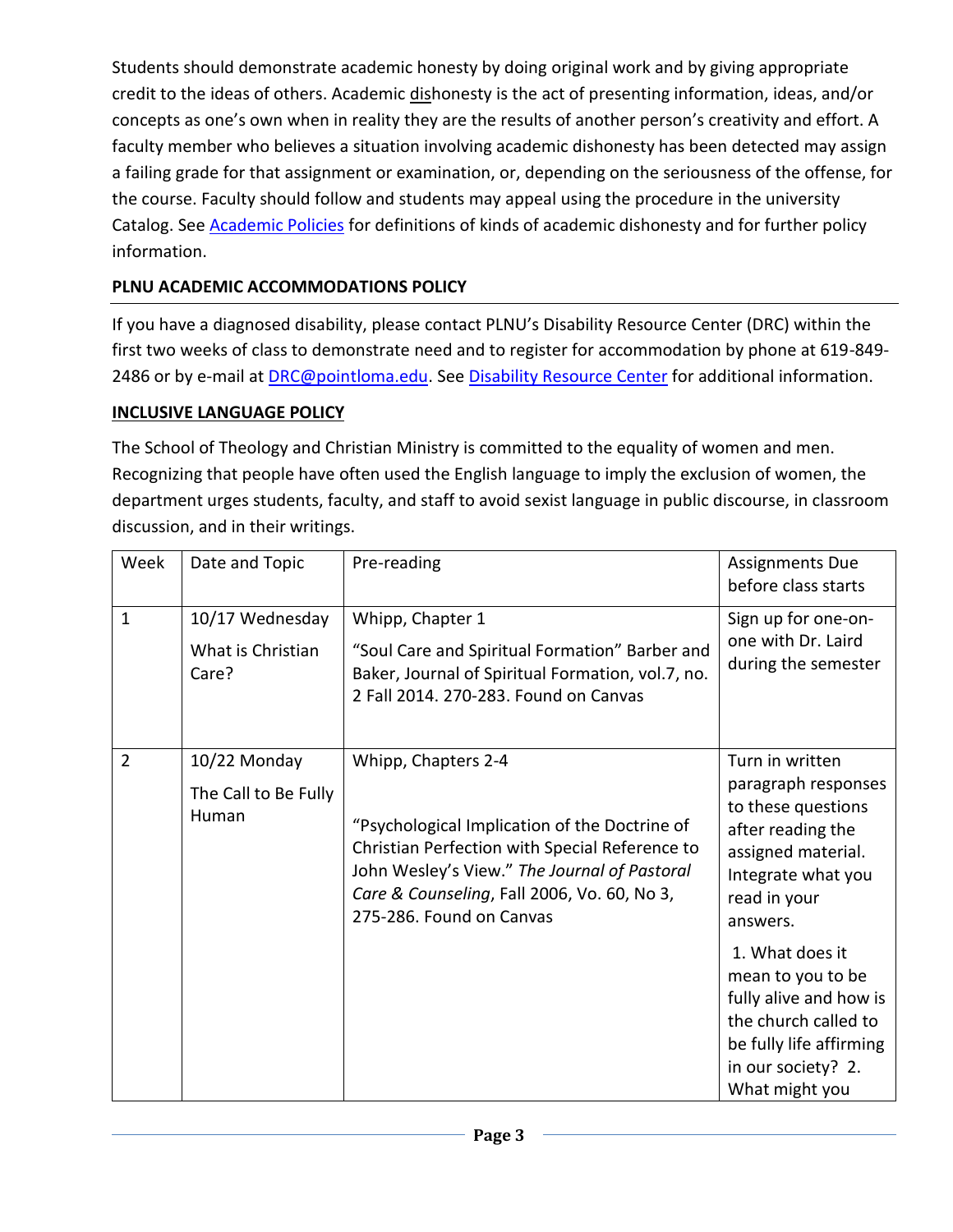|                |                                                         |                                                                                                                                     | need to learn or<br>develop to<br>accompany people<br>of various ages and<br>situations in life on<br>their faith journeys?<br>3. In your own<br>experience of the<br>church's pastoral<br>care how has human<br>sexuality been<br>affirmed and blessed<br>and repressed or<br>marginalized? 4.<br>How does the<br>doctrine of Christian<br>perfection intersect<br>with the call to be<br>fully human and<br>whole? |
|----------------|---------------------------------------------------------|-------------------------------------------------------------------------------------------------------------------------------------|----------------------------------------------------------------------------------------------------------------------------------------------------------------------------------------------------------------------------------------------------------------------------------------------------------------------------------------------------------------------------------------------------------------------|
| $\overline{2}$ | 10/24 Wednesday<br>Love, Vulnerability<br>and Listening | Whipp Chapter 5 and 8<br>Watch John Vanier interview with Krista<br>Tippett on The Wisdom of Tenderness<br>https://vimeo.com/462130 | Write a one-page<br>pastoral story from<br>your life or the life<br>of someone you<br>know that describes<br>the interaction of a<br>person experiencing<br>vulnerability and a<br>faith-based care<br>giver. See p. 76, 84<br>of Whipp for<br>examples.                                                                                                                                                             |
| 3              | 10/29 Monday<br>Relationships and<br>Rituals            | Whipp, Chapter 6-7<br>Read the excerpts from Accompany them with<br>Singing and The Wedding Ceremony on<br>Canvas.                  | In a two-page paper<br>summarize how the<br>ritual acts in the<br>wedding and funeral<br>liturgies illustrate<br>Ramshaw's five<br>aspects of the role<br>of ritual in a<br>community.                                                                                                                                                                                                                               |
| 3              | 10/31 Wednesday<br>Healthy<br><b>Boundaries and</b>     | Whipp Chapter 9-12<br>Excerpt from Is Nothing Sacred by Marie<br>Fortune found on Canvas                                            | Complete the<br><b>Personal Self Care</b><br>sheet and Rule of                                                                                                                                                                                                                                                                                                                                                       |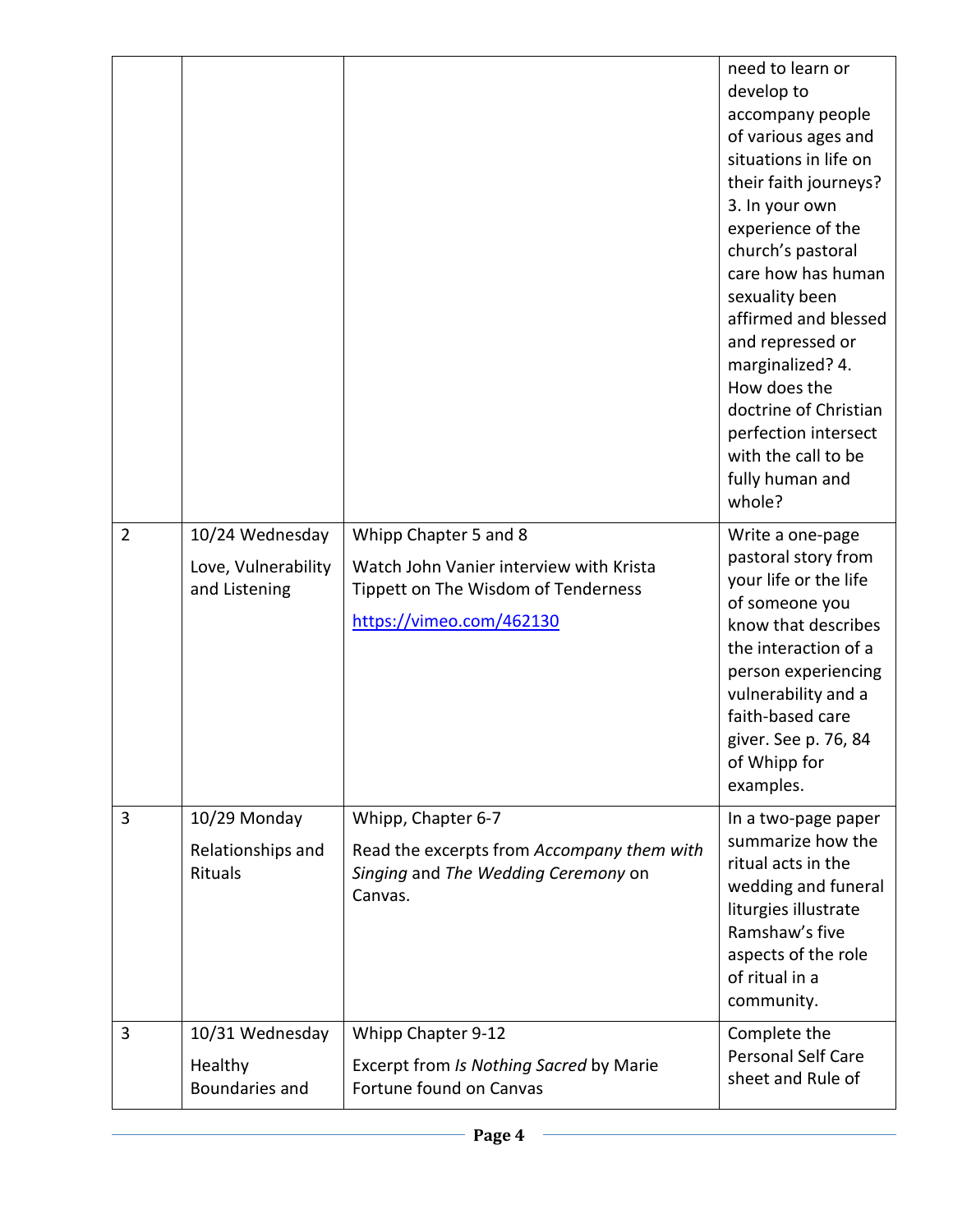|                | Self-Care for the<br>messiness of<br>Ministry                                                   |                                                                                                                      | Life exercise found<br>on Canvas.                                                                                                                                                                      |
|----------------|-------------------------------------------------------------------------------------------------|----------------------------------------------------------------------------------------------------------------------|--------------------------------------------------------------------------------------------------------------------------------------------------------------------------------------------------------|
| 4              | 11/5 Monday<br>Lay Ministry<br><b>Special Guest</b>                                             | Lampe, Introduction, Chps 1-2                                                                                        | On-line midterm<br>exam. You will also<br>submit your topic<br>and paragraph<br>description for your<br>"Special Care<br>Concern"<br>Presentation and<br>Final Paper.                                  |
| $\overline{4}$ | 11/7 Wednesday<br>Aligning ministries<br>of care and the<br>mission of the<br>local church      | Lampe, Chps 3-4 Scan Appendices.                                                                                     | Pick a local church<br>with a good website<br>and write a 2 page<br>summary of the<br>mission of the<br>church and how the<br>ministries of care<br>(list them) are an<br>outgrowth of the<br>mission. |
| 5              | 11/12 Monday<br><b>Spiritual Direction</b><br><b>Core Practices for</b><br><b>Pastoral Care</b> | Nouwen, Intro and Part 1                                                                                             | Journal 1 question<br>from the end of each<br>chapter, page 15,<br>25,36                                                                                                                               |
| 5              | 11/14 Wednesday<br>Pastoral Care or<br>Psychotherapy?                                           | Nouwen, Parts 2-3, Epilogue,<br>Read this blog:<br>https://fulleryouthinstitute.org/blog/distorted-<br>images-of-god | Read the chapters in<br>Nouwen and the<br>assigned blog before<br>journaling the first<br>question (image of<br>God) on page 84, the<br>second (love letter)<br>on page 105.                           |
| 6              | 11/19 Monday<br><b>Strategic Pastoral</b><br>Counseling                                         | Benner, Chapters 1-4                                                                                                 | Prepare for in-class<br>quiz on the role,<br>aims, resources and<br>limits of pastoral<br>counseling                                                                                                   |
| 6              | 11/21 Wednesday                                                                                 | On-line Class-Travel safe for Thanksgiving!                                                                          | Watch on-line<br>lecture and take the                                                                                                                                                                  |